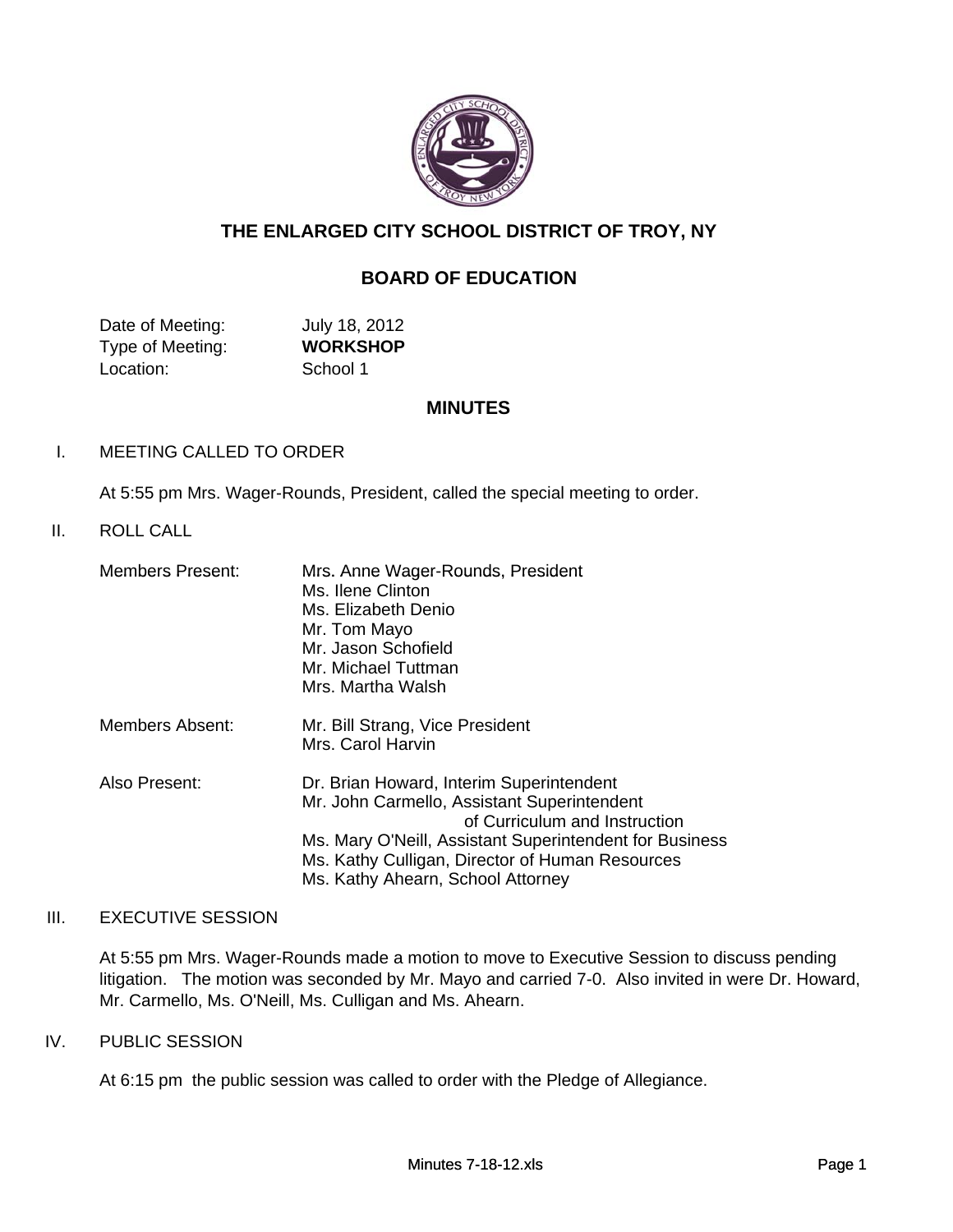## V. ANNOUNCEMENTS

Mrs. Wager-Rounds stated that 2009 THS graduate Kathy Crone was featured in The Record regarding her accomplishments at Hamilton College. Mrs. Wager-Rounds would like to share more good news about our graduates at future meetings.

#### VI. PUBLIC COMMENTS

No public comment was made.

VII. SUPERINTENDENT'S RECOMMENDATIONS - HUMAN RESOURCES

A. Staff Matters - Unclassified (Reviewed by J. Carmello)

BE IT RESOLVED, that the Board of Education of the Enlarged City School District of Troy, NY, hereby accepts the recommendation of the Superintendent to approve the following unclassified personnel actions:

|                    | Mrs. Wager-Rounds made a motion to approve Items 1 through 9 as a Consent Agenda. |
|--------------------|-----------------------------------------------------------------------------------|
| Second:            | Mr. Mayo                                                                          |
| <b>Discussion:</b> | Mrs. Wager-Rounds congratulated Mr. Architzel on his retirement.                  |
| <b>Carried:</b>    | 7-0                                                                               |

#### 1. Unclassified Employee - Change title effective 7/1/12:

Coordinator of PE, Athletics, Health & Safety to Director of PE, Athletics, Health & Safety

#### 2. Unclassified Employee - Retirement

| NAME<br>a. Milton Architzel                                                 | <u>TENURE AREA</u><br>Science                        | 100%          | % SERVICE       | <b>ASSIGNMENT</b><br><b>DMS</b>  | <b>EFFECTIVE DATE</b><br>7/9/12     |                              |                              |                                       |
|-----------------------------------------------------------------------------|------------------------------------------------------|---------------|-----------------|----------------------------------|-------------------------------------|------------------------------|------------------------------|---------------------------------------|
|                                                                             | 3. Unclassified Employee - Probationary Appointments |               |                 |                                  |                                     |                              |                              |                                       |
| <b>NAME</b>                                                                 | <b>TENURE</b><br><b>AREA</b><br><b>SERVICE</b>       | $\frac{9}{6}$ | <b>ASSIGN</b>   | PROB APPT<br><b>START DATE</b>   | <b>PROB APPT</b><br><b>END DATE</b> | <b>CERT</b><br><b>STATUS</b> |                              | <b>SALARY</b><br>RATE                 |
| a. Ronald Smith                                                             | <b>Asst Principal</b><br>(Middle School)             | 100%          | <b>DMS</b>      | 12/1/12                          | 11/30/15                            | <b>SBL</b>                   |                              | \$96,184<br>(Step 4)                  |
|                                                                             | 4. Unclassified Employee - Temporary Appointments    |               |                 |                                  |                                     |                              |                              |                                       |
| <b>NAME</b>                                                                 | <b>POSITION TITLE</b>                                |               | <b>ASSIGN</b>   | <b>EFFECTIVE</b><br><b>DATES</b> | <b>CERT</b><br><b>STATUS</b>        |                              | <b>SALARY</b><br><b>RATE</b> |                                       |
| a. Frances Hyde                                                             | <b>Teacher Mentor Facilitator</b>                    |               | <b>District</b> | 7/19/12 - 6/30/13                | Elem N-6, Permanent                 |                              |                              | \$9,500 (stipend)                     |
| b. Jamie Gargano                                                            | District Interpreter (Spanish)                       |               | <b>District</b> | 7/19/12 - 6/30/13                | Spanish, Initial                    |                              |                              | \$30.00 / hour<br>(up to \$4,000 max) |
| c. Charles Seagle                                                           | District Interpreter (Spanish)                       |               | <b>District</b> | 7/19/12 - 6/30/13                | ESOL, Initial                       |                              |                              | \$30.00 / hour<br>(up to \$4,000 max) |
| 5. Unclassified Employees - 2012 Secondary Summer School (7/2/12 - 8/17/12) |                                                      |               |                 |                                  |                                     |                              |                              |                                       |

| NAME                | <b>POSITION TITLE</b>     | <b>SALARY RATE</b> |
|---------------------|---------------------------|--------------------|
| a. Cole Bender      | <b>Teacher Substitute</b> | \$67.00 / day      |
| b. Heather Hochberg | <b>Teacher Substitute</b> | \$67.00 / day      |
| c. Ann Miller       | <b>Teacher Substitute</b> | \$67.00 / day      |
|                     |                           |                    |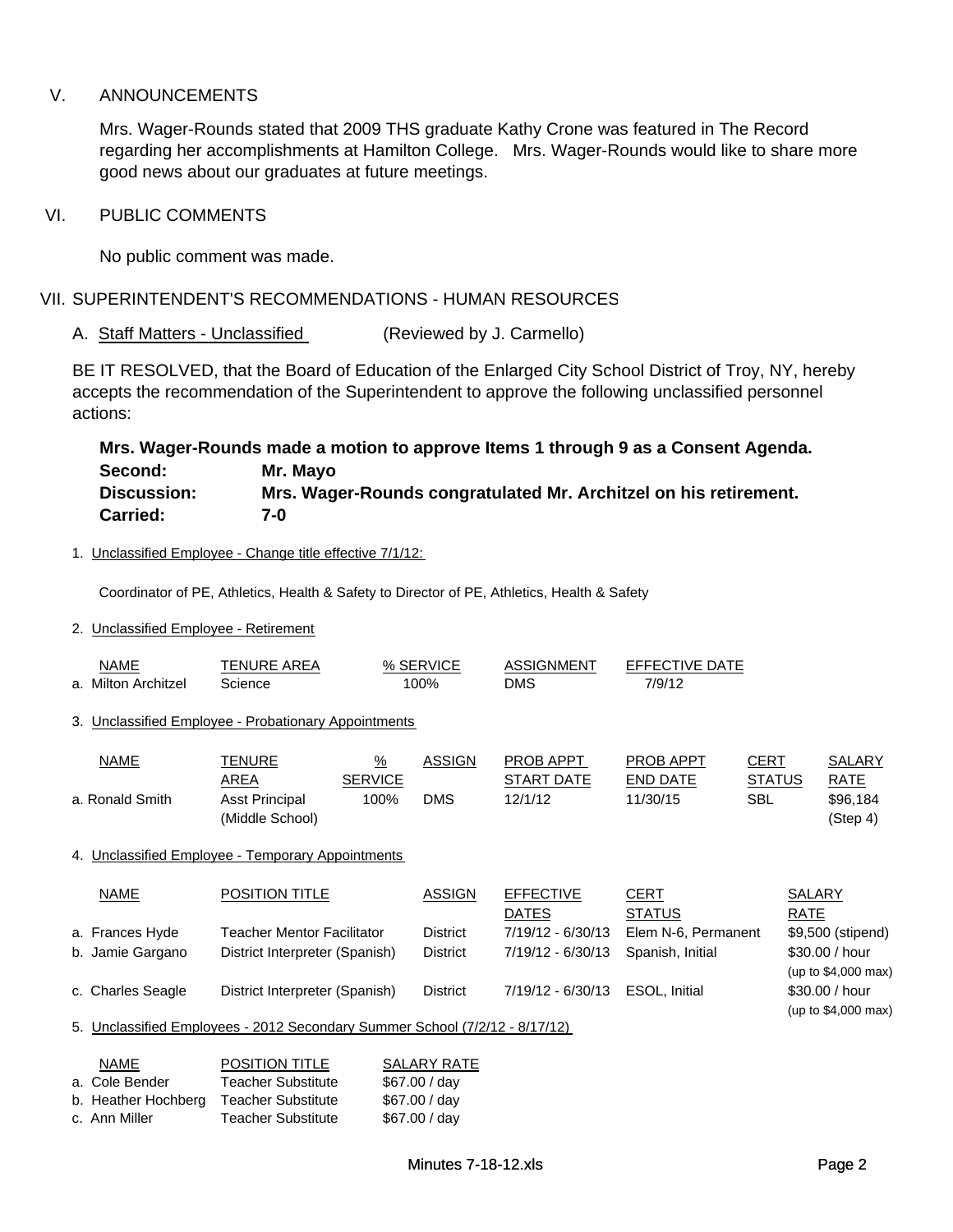|                                                                                          |                               |                       |                                                                                 | 6. Unclassified Employees - 2012 Elementary Special Education Support Services (7/2/12 - 8/17/12) |
|------------------------------------------------------------------------------------------|-------------------------------|-----------------------|---------------------------------------------------------------------------------|---------------------------------------------------------------------------------------------------|
| <b>NAME</b>                                                                              | <b>TENURE AREA</b>            |                       | <b>SALARY RATE</b>                                                              | <b>MAX HOURS</b>                                                                                  |
| a. Pamela Colozza                                                                        | Speech, Hearing               |                       | \$55.94 / hour                                                                  | 10 hours per week                                                                                 |
|                                                                                          | Impaired                      |                       | (amend max hours BOE Agenda 6/6/12, page 5)                                     |                                                                                                   |
|                                                                                          |                               |                       |                                                                                 |                                                                                                   |
| 7. Unclassified Employees - 2012 School Psychologists Summer Work                        |                               |                       |                                                                                 |                                                                                                   |
|                                                                                          |                               |                       |                                                                                 |                                                                                                   |
| <b>NAME</b>                                                                              | <b>ASSIGNMENT</b>             |                       | <b>SALARY RATE</b>                                                              | MAX DAYS                                                                                          |
| a. Holly Toteno                                                                          | <b>CSE Chairperson</b>        |                       | \$258.38 / day                                                                  | 9 days                                                                                            |
|                                                                                          |                               |                       | (amend max days BOE Agenda 6/20/12, page 3)                                     |                                                                                                   |
| 8. Unclassified Employees - 2012 Summer Professional Development                         |                               |                       |                                                                                 |                                                                                                   |
|                                                                                          |                               |                       |                                                                                 |                                                                                                   |
| a. School 18 for 10 hours each @ \$31.00 per hour (General Fund)                         |                               |                       |                                                                                 |                                                                                                   |
| <b>REMOVE</b>                                                                            | Mary Abbott                   | ADD Sara Dube         |                                                                                 | (amend staff BOE Agenda 6/20/12, page 3, 10.c)                                                    |
|                                                                                          | Michele Rose                  |                       | Shannon Haegele                                                                 |                                                                                                   |
|                                                                                          | Jane Wells                    |                       | Genevieve Stinson                                                               |                                                                                                   |
|                                                                                          |                               |                       |                                                                                 |                                                                                                   |
|                                                                                          |                               |                       | b. School 2 for 10.5 hours each @ \$31.00 per hour (School Improvement Grant)   |                                                                                                   |
| <b>REMOVE</b>                                                                            | <b>Megan Collins</b>          | ADD Diane Allen       |                                                                                 | (amend staff BOE Agenda 6/20/12, page 4, 10.e)                                                    |
|                                                                                          | <b>Elizabeth Dowd</b>         |                       | Jamie Bowen                                                                     |                                                                                                   |
|                                                                                          | John Hickey<br>Sherry Massaro |                       | MaryFrancis Jaromin<br>Nancy LaMarca                                            |                                                                                                   |
|                                                                                          | Sarah O'Hearn                 |                       | Jessica Maloney                                                                 |                                                                                                   |
|                                                                                          |                               |                       |                                                                                 |                                                                                                   |
| c. Elementary ELA for 12 hours each @ \$31.00 per hour (Title I)                         |                               |                       |                                                                                 |                                                                                                   |
| Kristen Philpotts                                                                        |                               |                       |                                                                                 | (add staff BOE Agenda 6/20/12, page 4, 10.f)                                                      |
|                                                                                          |                               |                       |                                                                                 |                                                                                                   |
| d. Elementary Math for hours listed @ \$31.00 per hour (Title I)                         |                               |                       |                                                                                 |                                                                                                   |
| Patricia Loughman                                                                        |                               |                       |                                                                                 | (add staff BOE Agenda 6/20/12, page 4, 10.h)                                                      |
|                                                                                          |                               |                       |                                                                                 |                                                                                                   |
| e. Professional Development for hours listed @ \$31.00 per hour (Title I)<br>Dana Cadman | 42 hours                      |                       |                                                                                 | (add staff and change hours BOE Agenda 6/20/12, page 6, 12.a)                                     |
| Seth Cohen                                                                               | 30 hours                      |                       |                                                                                 |                                                                                                   |
| Nicole Desrosiers                                                                        | 30 hours                      |                       |                                                                                 |                                                                                                   |
| Rhonda Hermance                                                                          | 30 hours                      |                       |                                                                                 |                                                                                                   |
| <b>Barbara Martenis</b>                                                                  | 42 hours                      |                       |                                                                                 |                                                                                                   |
| Mark Walsh                                                                               | 24 hours                      |                       |                                                                                 |                                                                                                   |
| Elizabeth Willson                                                                        | 30 hours                      |                       |                                                                                 |                                                                                                   |
|                                                                                          |                               |                       |                                                                                 |                                                                                                   |
|                                                                                          |                               |                       | f. Professional Development for 2 hours each @ \$31.00 per hour (Title III LEP) |                                                                                                   |
| Gary Bloomingdale                                                                        |                               | Diane Hull            |                                                                                 |                                                                                                   |
| Jamie Bowen                                                                              |                               | <b>Charles Seagle</b> |                                                                                 |                                                                                                   |
|                                                                                          |                               |                       |                                                                                 |                                                                                                   |
| g. CHS RNR Book Club for 5 days @ \$500.00 each (SINI Grant)<br>Kathleen Balint          |                               | <b>Charles Walker</b> |                                                                                 |                                                                                                   |
| Susan Himes                                                                              |                               | <b>Tenika Wilcox</b>  |                                                                                 |                                                                                                   |
|                                                                                          |                               |                       |                                                                                 |                                                                                                   |
| 9. Unclassified Employees - 2012-13 Substitutes                                          |                               |                       |                                                                                 |                                                                                                   |
|                                                                                          |                               |                       |                                                                                 |                                                                                                   |
| ADMINISTRATORS (\$400.00 / day)                                                          |                               |                       | <b>HOME TUTOR (\$31.00 / hour)</b>                                              |                                                                                                   |
| <b>Ronald Smith</b>                                                                      |                               |                       | <b>Jarred Collins</b>                                                           |                                                                                                   |
|                                                                                          |                               |                       |                                                                                 |                                                                                                   |
| B. Staff Matters - Classified                                                            |                               |                       | (Reviewed by K. Culligan)                                                       |                                                                                                   |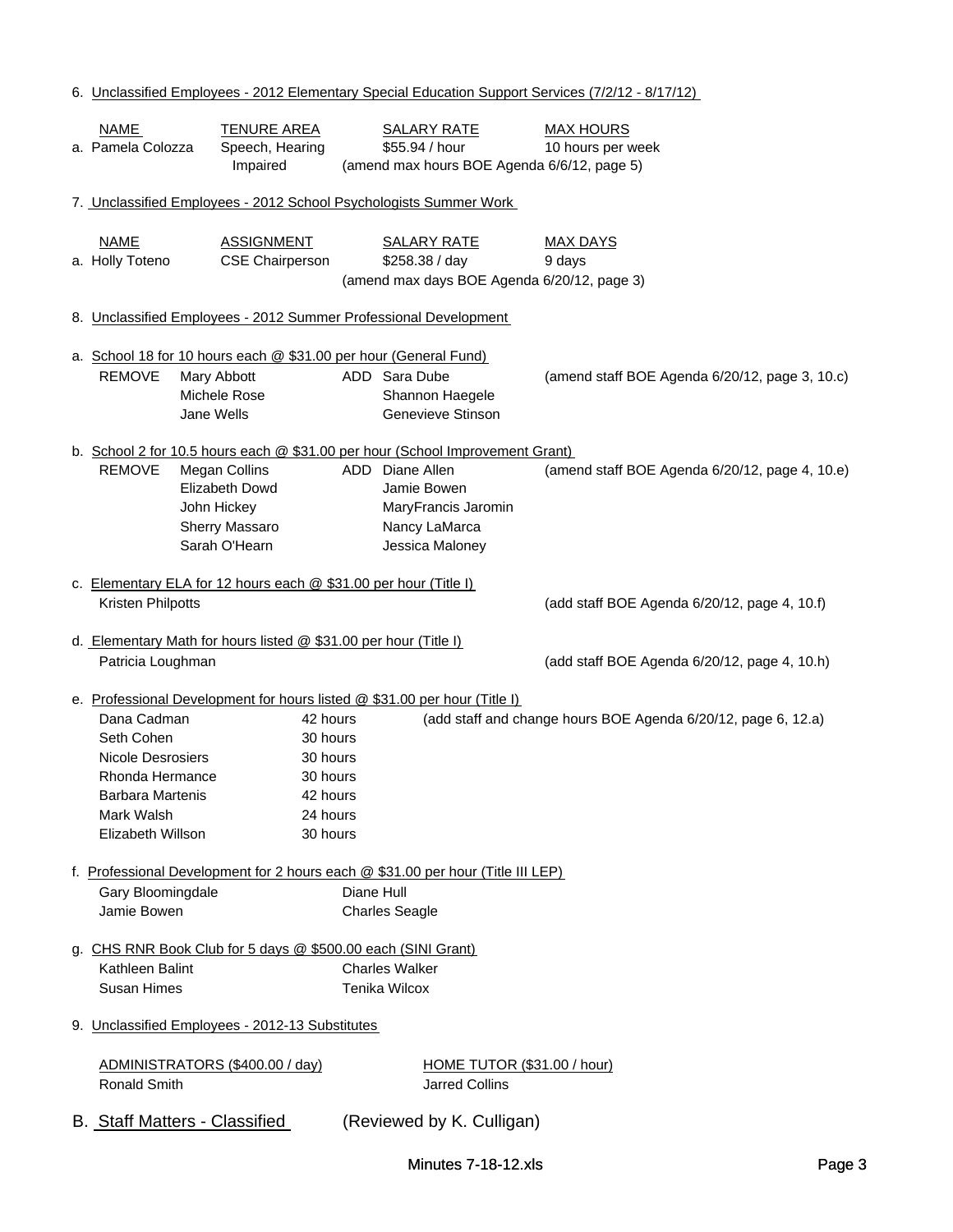BE IT RESOLVED, that the Board of Education of the Enlarged City School District of Troy, NY, hereby accepts the recommendation of the Superintendent to approve the following classified personnel actions:

| Second:<br><b>Carried:</b>                | Mrs. Wager-Rounds made a motion to approve Items 1 through 3 as a Consent Agenda.<br>Mr. Mayo<br>$7-0$ |                                       |                          |                                      |               |
|-------------------------------------------|--------------------------------------------------------------------------------------------------------|---------------------------------------|--------------------------|--------------------------------------|---------------|
| 1. Classified Employee - Leave of Absence |                                                                                                        |                                       |                          |                                      |               |
| <b>NAME</b>                               | <b>POSITION TITLE</b>                                                                                  | % SERVICE                             | <b>ASSIGNMENT</b>        | EFFECTIVE DATE                       | <b>REASON</b> |
| a. John Delap                             | <b>School Monitor</b>                                                                                  | 100%                                  | School 14                | $3/15/12 - 6/30/12$                  | w/o pay       |
|                                           | 2. Classified Employee - 2012 Summer Bookloan Staff                                                    |                                       |                          |                                      |               |
| <b>NAME</b><br>a. Allen Howard            | <b>POSITION TITLE</b><br>Bookloan Aide                                                                 | EFFECTIVE DATES<br>$7/3/12 - 8/31/12$ | MAX HRS<br>31 hrs / week | <b>SALARY RATE</b><br>\$10.00 / hour |               |
|                                           | 3. Classified Employee - 2012 Summer School Nurse Work                                                 |                                       |                          |                                      |               |
| <b>NAME</b>                               | <b>ASSIGNMENT</b>                                                                                      | <b>MAX HRS</b>                        | <b>SALARY RATE</b>       |                                      |               |
| a.  Lisa Markowski                        | School 1                                                                                               | 10 hours                              | \$23.54 / hour           |                                      |               |
| b.  Linda Kraus                           | School 2                                                                                               | 10 hours                              | \$23.54 / hour           |                                      |               |
| c. Kathleen Sleicher                      | School 14                                                                                              | 10 hours                              | \$25.03 / hour           |                                      |               |
| d. Judith Paul                            | School 16                                                                                              | 10 hours                              | \$25.94 / hour           |                                      |               |
| e. Monica Scattareggia                    | School 18                                                                                              | 10 hours                              | \$24.57 / hour           |                                      |               |
| f. Marsha Briggs                          | CHS                                                                                                    | 10 hours                              | \$25.48 / hour           |                                      |               |
| g. Ani Mooney                             | <b>DMS</b>                                                                                             | 20 hours                              | \$25.03/hour             |                                      |               |
|                                           |                                                                                                        |                                       |                          |                                      |               |

VIII. SUPERINTENDENT'S RECOMMENDATIONS - PROGRAMS (Reviewed by J. Carmello)

### **Mrs. Wager-Rounds made a motion to approve Items 1 through 4 as a Consent Agenda. Second: Mr. Mayo Carried: 7-0**

1. Amendment to 2012-13 School Calendar (Addendum I) (BOE 5-2-12)

BE IT RESOLVED, that the Board of Education, upon the recommendation of the Superintendent, approve the amendment to 2012-2013 School Calendar to close District on Monday, December 24, 2012.

2. Approval of ELL Textbooks (Grades K-5)

BE IT RESOLVED, that the Board of Education of the Enlarged City School District of Troy, hereby accepts the recommendation of the Superintendent to approve the purchase of new ELL (English Language Learners) textbooks for Grades K-5 (Pearson/Longman Publishing) to align with the new Common Core standards. Textbooks shall be paid from general funds textbook budget code in the amount of \$23,870.74.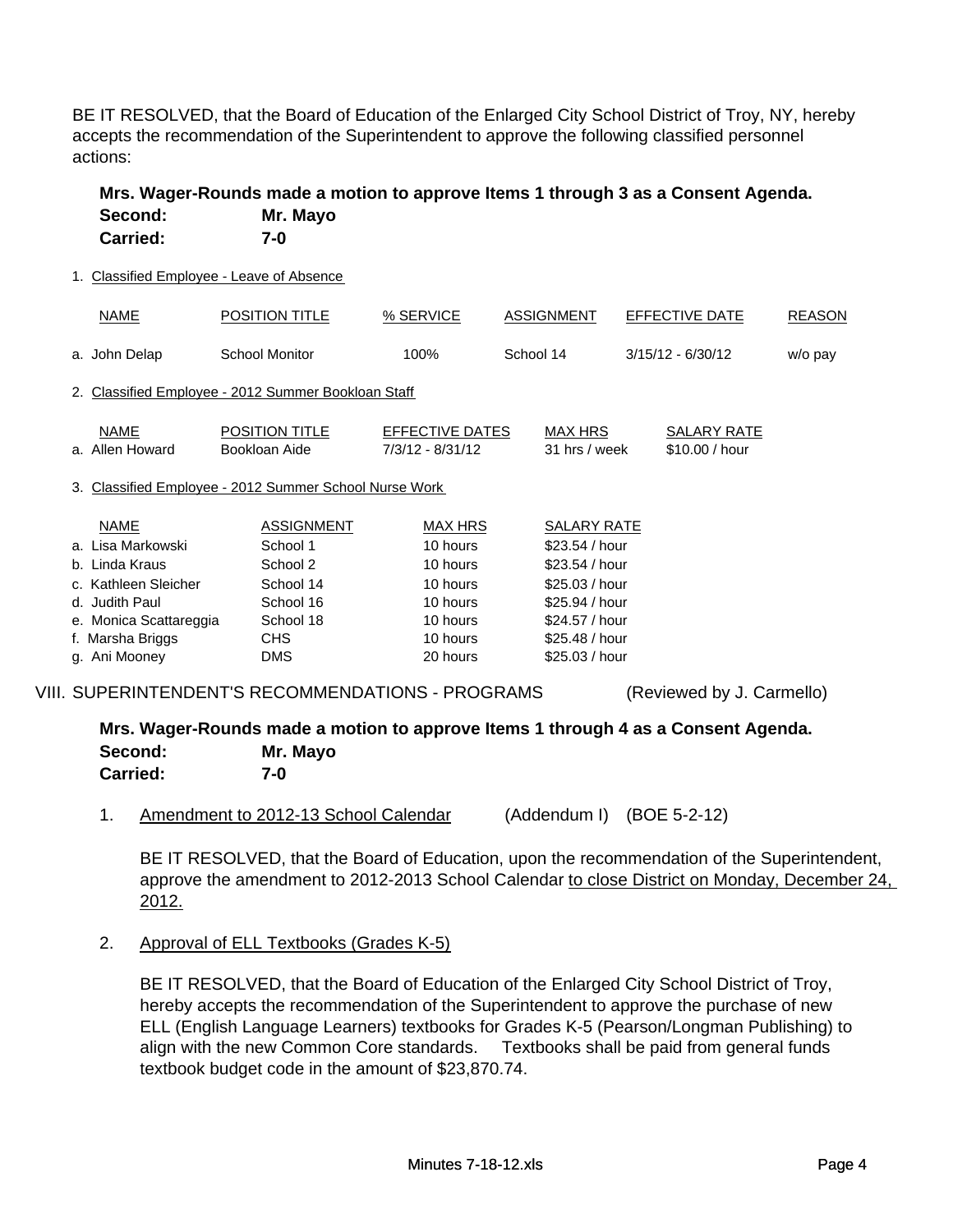# 3. Approval of Math Textbooks (Middle School)

BE IT RESOLVED, that the Board of Education of the Enlarged City School District of Troy, hereby accepts the recommendation of the Superintendent to approve the purchase of new Math textbooks for Middle School (McGraw Hill Publishing) to align with the new Common Core standards. Textbooks shall be paid from general funds textbook budget code in the amount of \$37,927.20.

#### 4. External Diploma

BE IT RESOLVED, that the Board of Education of the Enlarged City School District of Troy, hereby accepts the recommendation of the Superintendent to accept a high school diploma and recognizes the accomplishment of the following 2012 graduate:

Jolean Perkins

#### IX. SUPERINTENDENT'S RECOMMENDATIONS - BUSINESS FINANCE (reviewed by M. O'Neill)

#### **Mrs. Wager-Rounds made a motion to approve Items 1 and 2 as a Consent Agenda. Second: Mr. Mayo Carried: 7-0**

#### 1. Bid Award - Physical Education Supplies

BE IT RESOLVED, that the Board of Education, upon the recommendation of the Superintendent, award the Bid for Physical Education Materials, Supplies and Equipment opened on May 23, 2012 to the lowest responsible responsive bidders as follows:

| Scholastic Sports Sales, LTD.<br>8195 Cazenovia Rd.<br>Manlius, NY 13104                | 29 items for \$4,267.30   |
|-----------------------------------------------------------------------------------------|---------------------------|
| Aluminum Athletics Equipment Co.<br>1000 Enterprise Drive<br>Royersford, PA 19468       | 1 items for \$27.00       |
| <b>School Health Supplies</b><br>865 Muirfield Drive<br>Hanover Park, II 60133          | 5 items for \$172.91      |
| Anaconda Sports<br>5 Corporate Drive<br>Clifton Park, NY 12065                          | 10 items for<br>\$7142.45 |
| <b>BSN Sports</b><br>P.O. Box 49<br>Jenkintown, PA 19046                                | 22 items for \$3,846.89   |
| <b>Pyramid School Products</b><br>6510 North 54 <sup>th</sup> Street<br>Tampa, FL 33610 | 4 items for \$231.52      |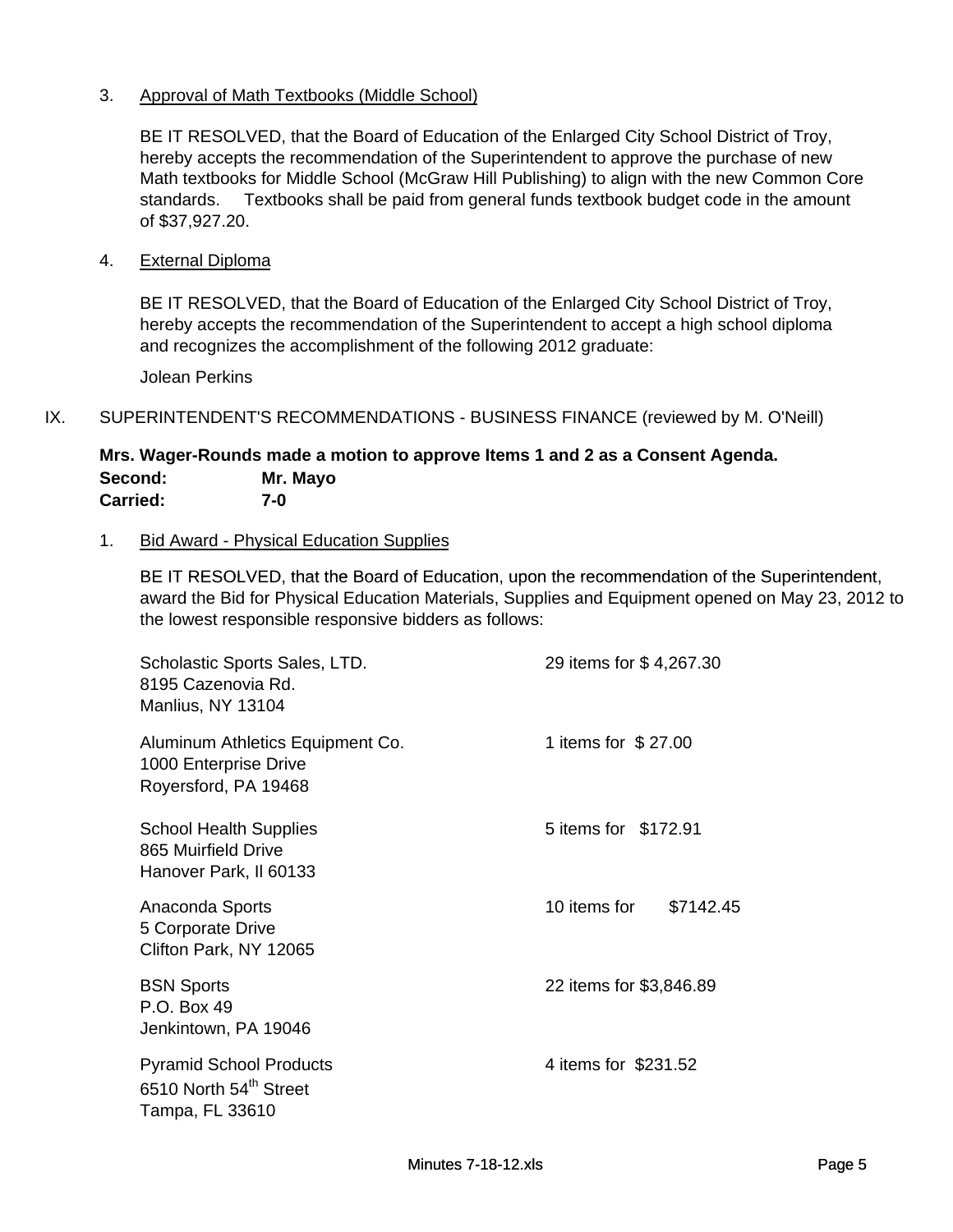| <b>Henry Schein Health Services</b><br>135 Duryea Road<br>Melville, NY 11747          | 11 items for \$394.07 |
|---------------------------------------------------------------------------------------|-----------------------|
| Neff Motivation, Inc.<br>645 Pine St./Box 218<br>Greenville, OH 45331                 | 3 items for \$693.04  |
| Riddell/All America<br>669 Sugar Lane<br><b>Elyria, OH 44035</b>                      | 8 items for \$897.38  |
| <b>Golden ArmSports</b><br>5 Production drive<br>Brookfield, CT 06804                 | 2 items for \$571.00  |
| Flaghouse, Inc.<br>601 Flaghouse Drive<br>Hasbrouck Heights, NJ 07604                 | 1 item for \$52.93    |
| <b>Varsity Spirit Fashion</b><br>6745 Lenox Center Ct. Suite 300<br>Memphis, TN 38115 | 1 item for \$243.32   |
| For 97 items for a total bid award of \$18,539.81.                                    |                       |

2. Donation

BE IT RESOLVED, that the Board of Education, upon the recommendation of the Superintendent, hereby accepts the following donation:

| Donor                    | Purpose                     | Amount  |
|--------------------------|-----------------------------|---------|
| <b>Christopher Oetel</b> | PS18 - 3rd Grade field trip | \$55.00 |

# X. BOARD RESOLUTIONS

**Mrs. Wager-Rounds made a motion to approve the following resolution Item 1 added to agenda.**

| Second:         | Mr. Mayo |
|-----------------|----------|
| <b>Carried:</b> | 7-0      |

### 1. Settlement Agreement (green sheet)

BE IT RESOLVED, that upon the recommendation of the Superintendent of Schools, the Board of Education of the Enlarged City School District of Troy hereby approves the settlement of the disciplinary action brought against the employee identified on confidential schedule "B" pursuant to Section 75 of the Civil Service Law on the terms and conditions set forth in the Settlement Agreement and Release between the parties thereto.

**Mrs. Wager-Rounds made a motion to approve the following resolution Item 2. Second: Mr. Mayo Carried: 7-0**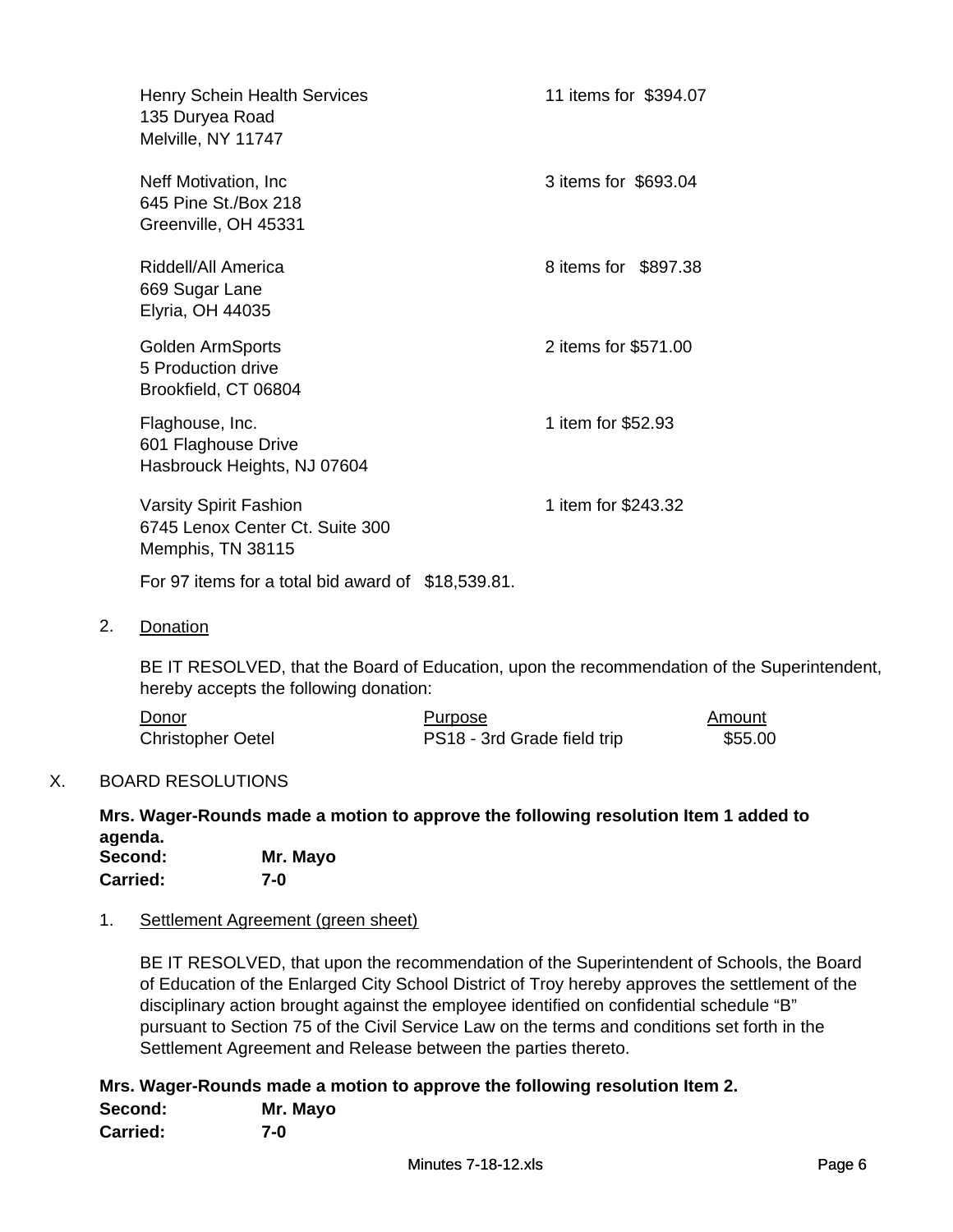# 2. Settlement Agreement

BE IT RESOLVED, upon the recommendation of the Superintendent of Schools, the Board of Education of the Enlarged City School District of Troy hereby approves the terms of a Stipulation of Settlement of a grievance, filed June 8, 2012, on behalf of the subject employee indentified on confidential schedule "A", and authorizes the President of the Board of Education to execute the written Settlement Agreement.

# XI. REVIEW OF POLICIES (Addendum II)

The Board reviewed and discussed the following policies. No action was taken.

- 1. Mission Statement and Vision (0000) This change will reflect the District's new vision and goals which will be rolled out for next school year.
- 2. School District Officer and Employee Code of Ethics (2160). Board will adopt NYSSBA's sample.
- 3. Title I Parent Involvement Policy (1900). Changes will be made per SED Audit.
- 4. Head Lice (5420) new District does not currently have a policy on head lice. Mr. Reinisch and school nurses have provided their input. Mr. Reinisch will have school pediatrician review policy.
- 5. Professional Staff Recruiting, Interviewing and Hiring (9230) Dr. Howard recommended the Board adopt NYSSBA's sample policy. Board's role is to set criteria for hiring and Superintendent brings in candidates who meet this criteria. Language for masters degree was suggested.
- 6. Field Trips and Excursions (4351). No major changes. There is a pre-approved list for field trips. Destinations not on list will be reviewed by Central Office. Amusement parks may be deemed "worthwhile" field trips.
- 7. Harassment, Hazing and Bullying (5315 to 0115) School attorney made changes to policy to conform with Dignity for All Students Act.

### 8. Donations new

All monies donated should be streamlined through the Business Office. This procedure is in place but there is currently not a policy. Some restrictions are needed so staff is not making multiple requests for donations. Donations for yearbook and clubs do not go through Board; they will be handled with activities accounts. Mary O'Neill will review policies from other districts.

9. NYSSBA Recommendations for Policy Manual (Addendum III) Two Board members will meet with Mr. Carmello to review NYSSBA's recommendations for updating our policy manual.

### XII. FUTURE MEETINGS

- Discussion: Ms. Clinton asked about the status of the DMS Planning Committee. Mr. Carmello stated the committee is comprised of all stakeholders and held two very good meetings.
- 1. August 1, 2012 at 7:00 pm (PS 1) Business Meeting
- 2. August 15, 2012 at 6:00 pm (PS 1) Workshop
- 3. September 5, 2012 at 7:00 pm (PS 1) Business Meeting